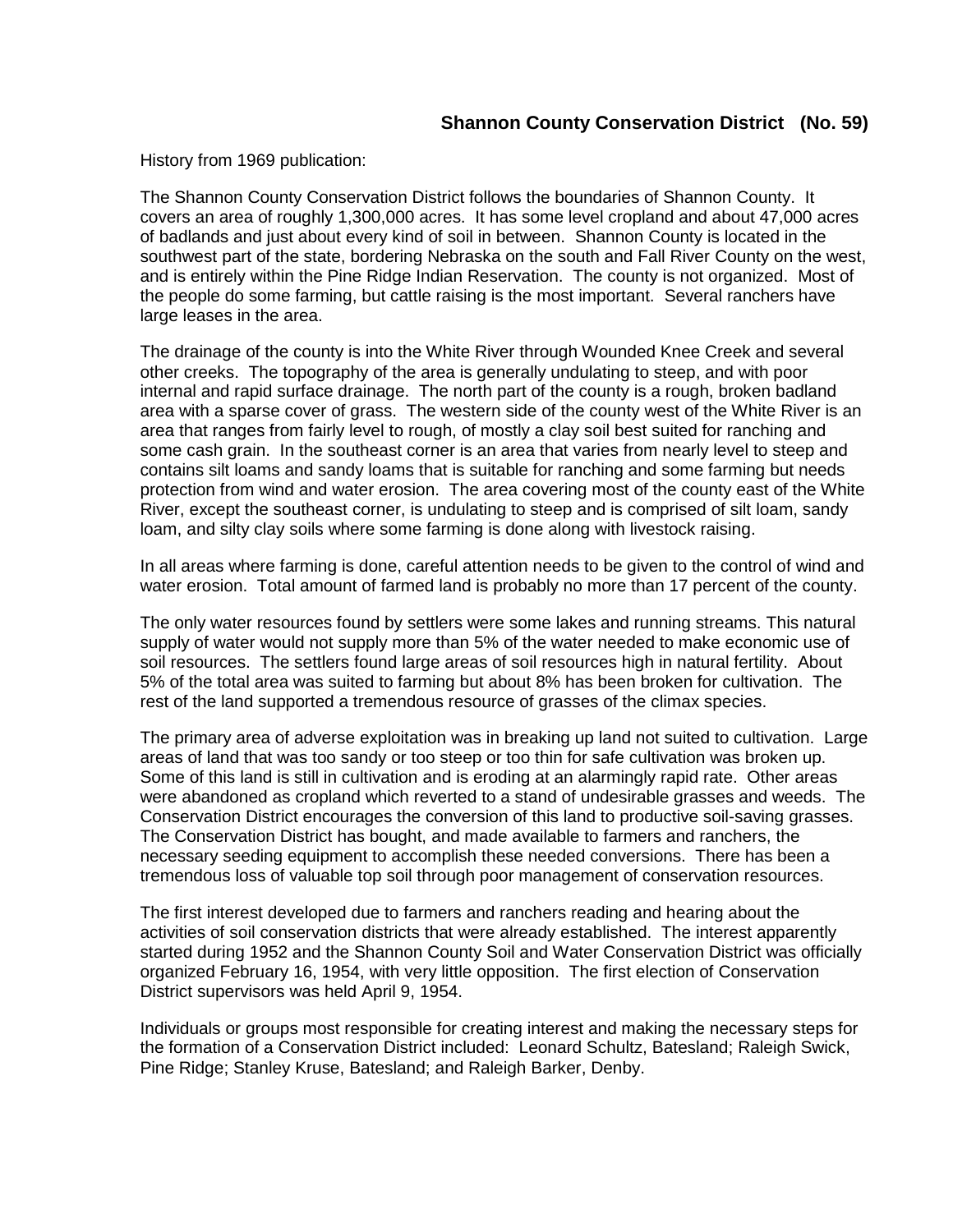Probably the most dominant conservation problems in the county were from erosion and loss of moisture due to run-off from rain and snow melt. A secondary problem has been lack of land tenure. Due to uncertain length of leasing arrangements, many ranches do not install an adequate number of stock water developments.

Great strides have been made in meeting the soil and moisture loss problem. About 57,000 acres of cropland are under proper cropping system, over 5,000 acres have been strip cropped, about 250 miles of level terraces have been constructed, 200 acres of grass waterways have been installed, and over 800 stock water facilities have been installed at about the same intensity of rate. For example, about 500,000 acres of rangeland is properly used and more than 3,000 acres of range seeding has been completed. This combination of structural and vegetative practices is very effective. About 30 to 40 percent of the needed practices have been completed.

Shannon County farmers installed 43 miles of terraces during the period of July 1, 1959 to June 30, 1960. This was the greatest number of miles of terraces installed in any county in the State of South Dakota during this period with the exception of Sully County, whose farmers also installed 43 miles of terraces.

Other activities the Conservation District has participated in are the GSDA Contest, the Goodyear program, publication of annual reports and newsletters and makes effective use of the local newspapers in getting information to the public. Each year the Conservation District recognized the person who was outstanding in supporting the cause of conservation for that year. Conservation Field Days were held to show the results of applied conservation. The Bennett and Shannon supervisors each year conduct a Soil-Grass-Stubble Mulch judging contest to improve their knowledge of the technical phase of the work.

These operators have served as supervisors since the formation of the Conservation District. Those \* have served as officers: \*Stanley Kruse, Batesland; Raleigh Swick, Pine Ridge; \*Leonard Schultz, Batesland; William Wegner, Denby; \*Raleigh Barker, Denby; Robert Tystad, Kyle; \*William Rust, Batesland; Wayman Wild, Chadron, Neb.; Dale Witte, Porcupine; Glenn Shepardson, Porcupine; Lester Goranson, Batesland; Wallace Kruse, Batesland; \*Clyde Ballard, Pine Ridge.

Supervisors in office as of September 1969 were: Leonard Schultz, chairman; Glenn Shepardson, vice chairman; William Rust, treasurer; Larry Kehn, secretary; and Sam Sears, member.

Updated information provided in 2012:

By the end of 2010 the following practices had been established with assistance from the Conservation District and USDA-Natural Resources Conservation Service (formerly Soil Conservation Service): Contour Farming – 30,988.0 acres, Contour Strip Cropping – 4,408.0 acres, Wind Strip Cropping – 3,778.0, Field Stripcropping – 328.0 acres, Stubble Mulching – 183,558.0 acres, Waterway Development – 200.1 acres, Pasture & Hayland Plantings – 11,978.2 acres, Tree Plantings – 881.7 acres, Pond Construction/Dams/Dugouts – 217, Terracing – 2,330,383 linear feet (441.4 miles), Water Spreading – 389.0 acres, Diversions – 59,102.0 linear feet, Wells – 128, Spring Developments – 37, Proper Range Use – 2,836,636.0 acres, Conservation Cropping Systems – 45,153.0 acres, Pipelines – 300,737.0 linear feet (57 miles), Fencing – 92,991.0 linear feet, Tanks – 119, Well Decommissionings – 12, Stock Water Developments – 306, and Temporary Tanks – 26